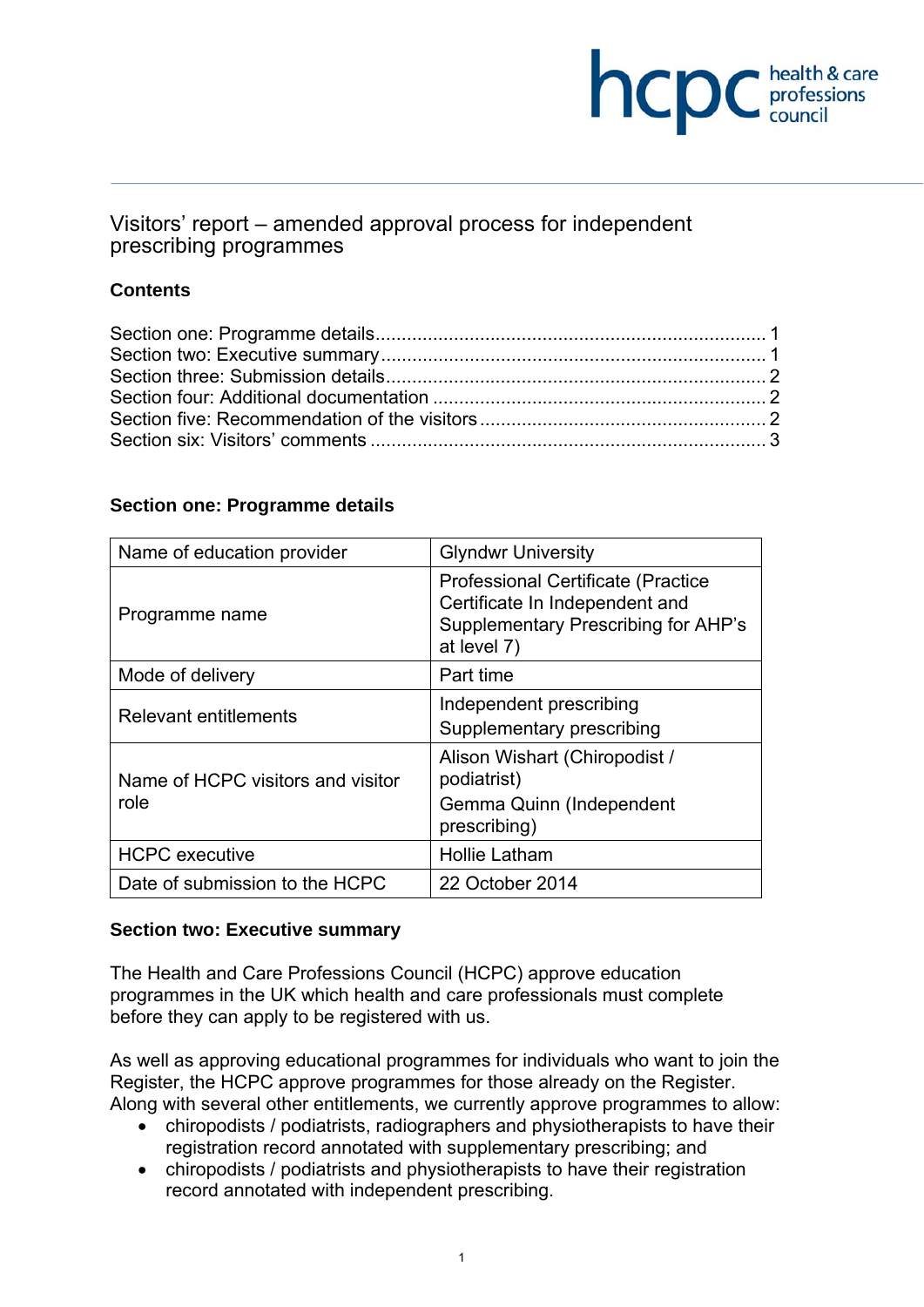We have previously ensured that currently running supplementary prescribing programmes at this education provider have met the standards of education and training (SETs). As this new or amended programme is based on an existing HCPC approved supplementary prescribing programme, we can be satisfied that it meets some of the standards for prescribing, which are based on the SETs. However, we have identified some standards where we will need to make a judgement about how the introduction or modification of elements of the programme impact on the way it meets these standards.

To recommend a programme for approval, the visitors must be assured that the programme meets the standards for education providers part of the standards for prescribing, and that those who complete the programme demonstrate an ability to meet the standards for all prescribers (along with the additional standards for independent prescribers where required).

### **Section three: Submission details**

The following required documents were provided as part of the submission:

- Information for applicants (eq advertising materials, admissions / entry criteria)
- Programme specification
- Student handbook
- Information about programme and management team structure, including staff CVs
- Module descriptors
- Extracts from practice placement documents
- Extracts from assessment regulations relating to student progression and external examiners
- Standards for prescribing mapping document

#### **Section four: Additional documentation**

- $\boxtimes$  The visitors agreed that no further documentation was required in order to make a recommendation.
- $\Box$  The visitors agreed that additional documentation was required in order to make a recommendation. The standards for which additional documentation is requested are listed below with reasons for the request.

#### **Section five: Recommendation of the visitors**

The visitors agreed to recommend to the Education and Training Committee that:

- $\boxtimes$  There is sufficient evidence to show the programme meets the standards for education providers part of the standards for prescribing, and therefore that the programme be approved
	- There is insufficient evidence to determine if or how the programme meets the standards for education providers part of the standards for prescribing.